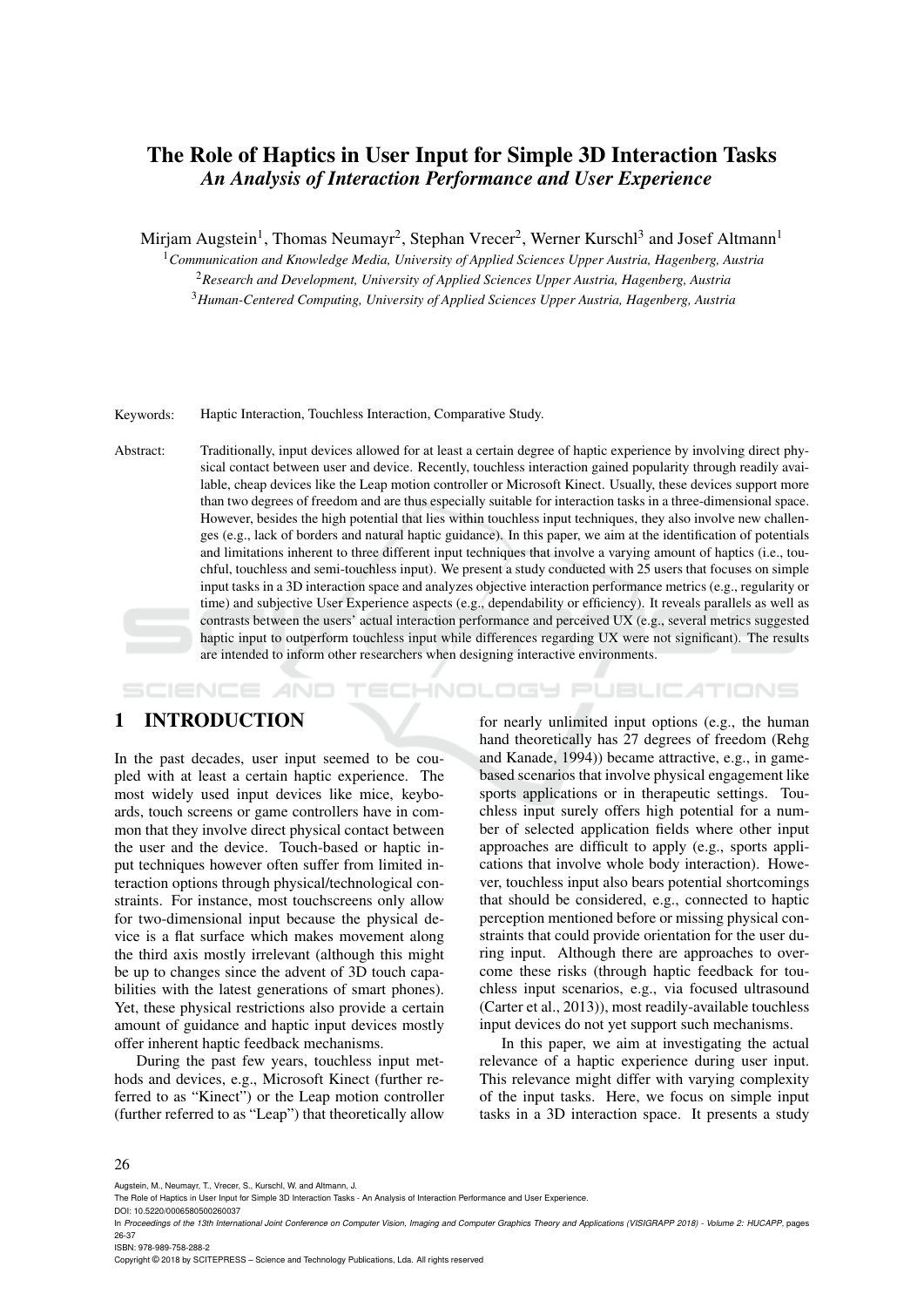conducted with 25 participants to compare three input techniques: i) touchless input, ii) "touchful" input (relying on application of physical pressure to a surface), and iii) semi-touchless input (combining characteristics of the previous two). We use Leap as touchless input device and two device prototypes (Augstein et al., 2017a) that have been developed specifically to fit the requirements of this and similar studies. The touchful input device can be considered isometric, i.e., connecting the human limb and the device through force (Zhai, 2008) while the other two can be considered isotonic, i.e., connecting the interacting hand and the device through movement (Zhai, 2008).

The study is targeted to analyze i) users' interaction performance and ii) User Experience (UX) with each of the three input techniques. The main aim behind is to study the actual relevance of haptics during user input (and, secondarily, also the potentials of isometric and isotonic input devices) for the selected category of tasks. We believe that the combined findings comprising objective criteria and subjective ones are more conclusive than any of the two in isolation. A good interaction performance does not necessarily have to imply a good UX and vice versa (which is confirmed by the results of our study where we identified contradictions between performance and UX). In our study we introduce so-called interaction tests the users have to take. Based on the raw input data we compute metrics indicative of interaction performance (e.g., time or interaction regularity). To measure UX, the standardized User Experience Questionnaire is used. We expect the results to be interesting for researchers and practitioners conceptualizing and designing interactive environments or input devices.

# 2 RELATED WORK

This section presents grounding related work on 3D input as well as studies comparing different input techniques for 3D input tasks similar to ours by analyzing interaction performance and UX.

According to (Fröhlich et al., 2006), 3D interaction can be classified into i) navigation and travel, ii) selection, iii) manipulation (e.g., of an object's position) and iv) system control. We categorize the interaction tasks described in this paper (see Section 4) as manipulation tasks (specifically, positioning) and selection tasks. Fröhlich et al. divide devices and sensors into isotonic (measuring movement), isometric (measuring force) and elastic (allowing for movement and providing a counterforce) sensors. (Zhai, 2008) describe elastic input sensors as devices with varying resistance "between the isometric (infinite resistance) and the isotonic (zero or constant resistance)". The devices we use for our study can be considered isometric (see "touchful input" in Section 3.2) and isotonic (see touchless and semi-touchless input in Sections 3.1 and 3.3). (Bowman et al., 2008) argue that many input devices are actually a combination of different types of input sensors which they refer to as "multisensory input". While we agree on the value of multisensory input for practical use we explicitly tried to avoid combinations in our study to be better able to compare.

(Zhai, 2008) presents an exhaustive compilation of studies comparing isometric and isotonic input devices. However, he concludes that the literature on the relative advantages and disadvantages of isometric vs. isotonic devices has not been very conclusive and argues that the definite answer may depend on (among others) the concrete interaction tasks. Thus, we carefully selected tasks for our study and assured that they are identical for all three input devices.

(Bowman et al., 2008) also argue that haptics is "one of the most important types of sensory feedback" and distinguish between "active haptic feedback" and "passive" or "pseudo-haptics". Our touchful input technique can be considered passive haptic input, our touchless input technique intentionally does not involve any haptic experience and our semitouchless input technique can be classed somewhere in between (see Section 3). The comparison of input techniques involving a differing amount of haptics was our main focus. (Zhai, 2008) further distinguishes between position control, i.e., "control mechanisms by which the human operator controls object positions directly" and rate control, i.e., mapping "human input into the velocity of the object movement". In our study, all three input techniques and interaction tasks are based on position control.

Recently, (Tscharn et al., 2016) have evaluated two isotonic input devices (Leap and the 3D mouse SpaceNavigator) for real world navigation tasks (using Google Earth). Their study participants were asked to solve four different interaction tasks (general movement, targeted movement, specified coordinate movement and specified trajectory movement). They evaluated navigation efficiency (measured based on the time needed for a task) and UX (based on the analysis of facial expressions and the AttrakDiff questionnaire). Their approach is similar to ours regarding the idea of comparing touchless and touch-able input devices along interaction performance metrics and UX. Although it differs regarding domain and UX indicators, some of the interaction tasks and performance metrics are similar. Tscharn et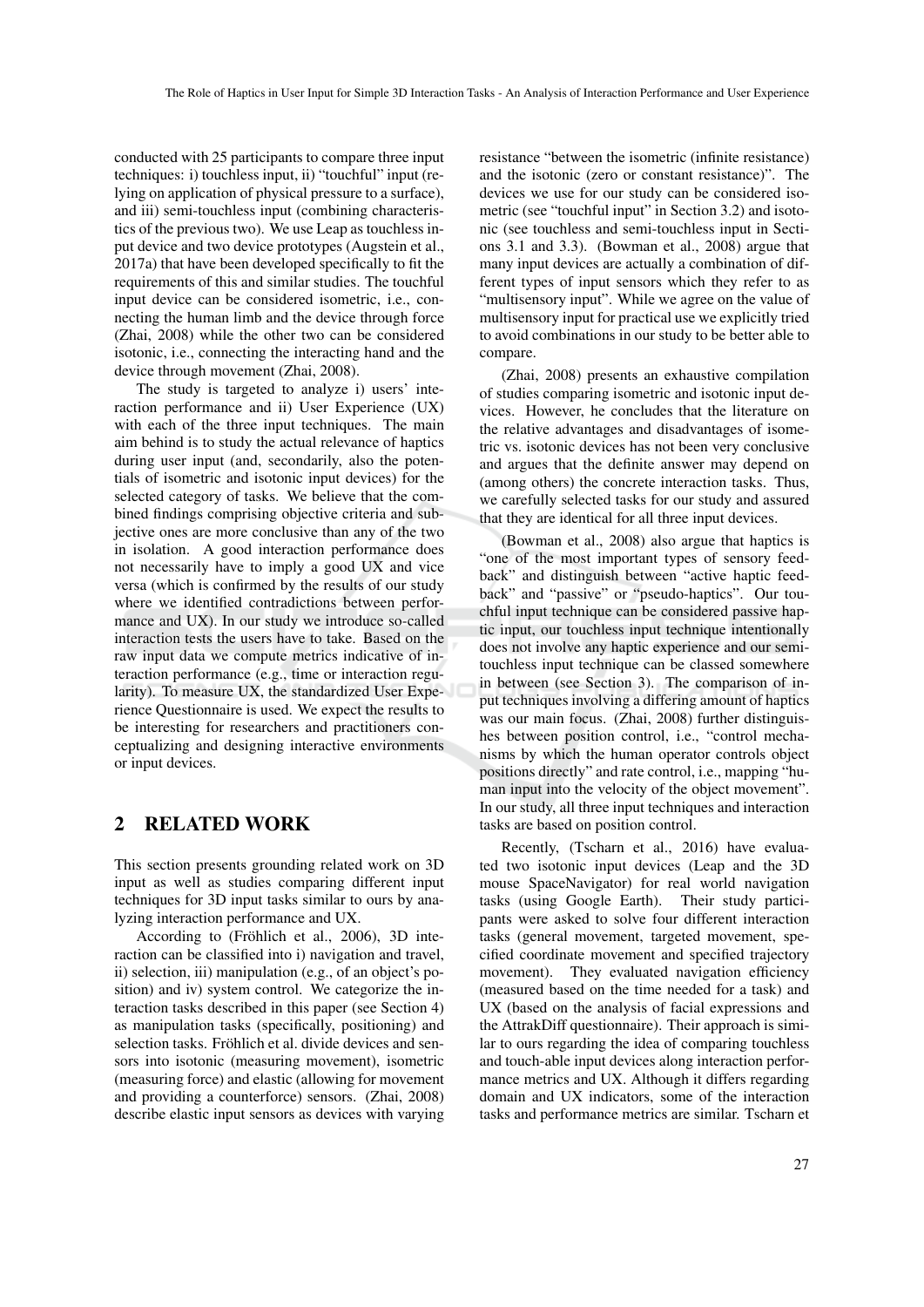al. found interaction with Leap to be less accurate for complex tasks, compared to SpaceNavigator while it had a good UX for simple tasks (which is in line with our findings).

Another study on interaction performance and UX related to touchless (using a ceiling-mounted gesture recognition device prototype) and touch-able (using SpaceNavigator) input has been conducted earlier by (Stannus et al., 2011). They found that regarding interaction performance and UX indicators as scored by the participants (e.g., naturalness, strain, speed, and accuracy), the touchless device could not keep up with touch-able devices. Interestingly, similar to our findings, for touchless input, UX-related metrics (e.g., naturalness) were scored relatively better than the pure performance indicators. Although study aims were similar, the study design described by Stannus et al. differs from ours drastically as we analyze objective interaction performance metrics automatically while Stannus et al. asked the participants to rate these metrics. We believe these "objective" results reported by users subjectively might be easily biased by users' UX-related impressions and are thus less reliable.

(Dangeti et al., 2016) discuss bare-hand in-air gesture-based interaction vs. object-in-hand tangible interaction for navigation of 3D objects. They present the technological differences between the approaches and announce a user study in which they plan to compare three different interaction methods (traditional mouse/keyboard interaction, bare hand in-air and object-in-hand interaction) along objective criteria like interaction speed and accuracy and UXrelated aspects based on interviews. Thus, the planned methodology seems to be similar to ours, unfortunately, they did not publish any results yet.

(Coelho and Verbeek, 2014) conducted a study with a traditional mouse and Leap for pointing tasks similar to ours in a 3D virtual environment. They describe two different tasks their participants had to perform. The first task consisted of simple pointing (start point to target point) while the second task was more complex (start point to first target point to second target point). For the simpler task, Leap outperformed the mouse while for the more complex task, the outcome was contrary. The authors state that the z-axis can be controlled by the "roll of the mouse", which we assume to be the mouse wheel and can therefore be manipulated isolated from the x- and y-axes. Our assumption is that there is a major difference for 3D pointing tasks when using Leap, where all axes are controlled through the same mechanism (i.e., finger or hand tracking). In our study, we tried to avoid such general differences (not related to haptics) among the input techniques. To measure usability (and UX), Coelho and Verbeek used the System Usability Scale (SUS) questionnaire where Leap scored better than the mouse which is partly in line with our results.

(Hürst and Helder, 2011) investigated navigation and selection tasks in a 3D space using mobile devices for moving around virtual objects. However, while we varied the extent of haptics, Hürst and Helder varied the type of visualization. Thus, the results are not directly related to our work but the study setup is similar. They measured objective values from log data and obtained information about UX.

Another similar approach was applied by (Atkins et al., 2009) who compared three different interaction techniques (i.e., mouse wheel, mouse dragging, and a jog wheel) to navigate through a stack of medical 3D images, however the navigation itself was twodimensional. They also used interaction accuracy, time, and navigation paths as objective measures and qualitatively evaluated participants' preferences.

Although we found several studies with aims similar to ours, we did not find a comparison where input activities with different devices have been aligned in a way that the actual difference between settings is the amount of haptics involved. Most studies compared Leap to a (3D) mouse, however, although both isotonic, interaction with Leap inherently differs from interaction with a mouse e.g., regarding hand movement, interaction space and DoF. We aimed at comparing the input techniques using devices that allow for almost identical input activities (with the amount of haptics involved being the actual difference). We expect the results to be better generalizable and more interesting for designers of interactive environments.

# 3 INPUT TECHNIQUES

The three input techniques we used for our study have several aspects in common. They all involve small movements of the dominant hand in a 3D space and are based on position control. The 3D manipulation tasks used in the study (see Section 4) only require the input devices to analyze the user's hand position in a predefined 3D space but allow for users to choose the most comfortable hand orientation and posture. The manipulation tasks require movement in the directions left/right, forward/backward and down/up, see Figure 1. The interaction space is identical for all settings and the devices have been calibrated within pretests (see Section 5). Differences (that are subject to our study) can be seen in the amount of haptics involved. Further, our touchless and semi-touchless input techniques and devices can be described as isotonic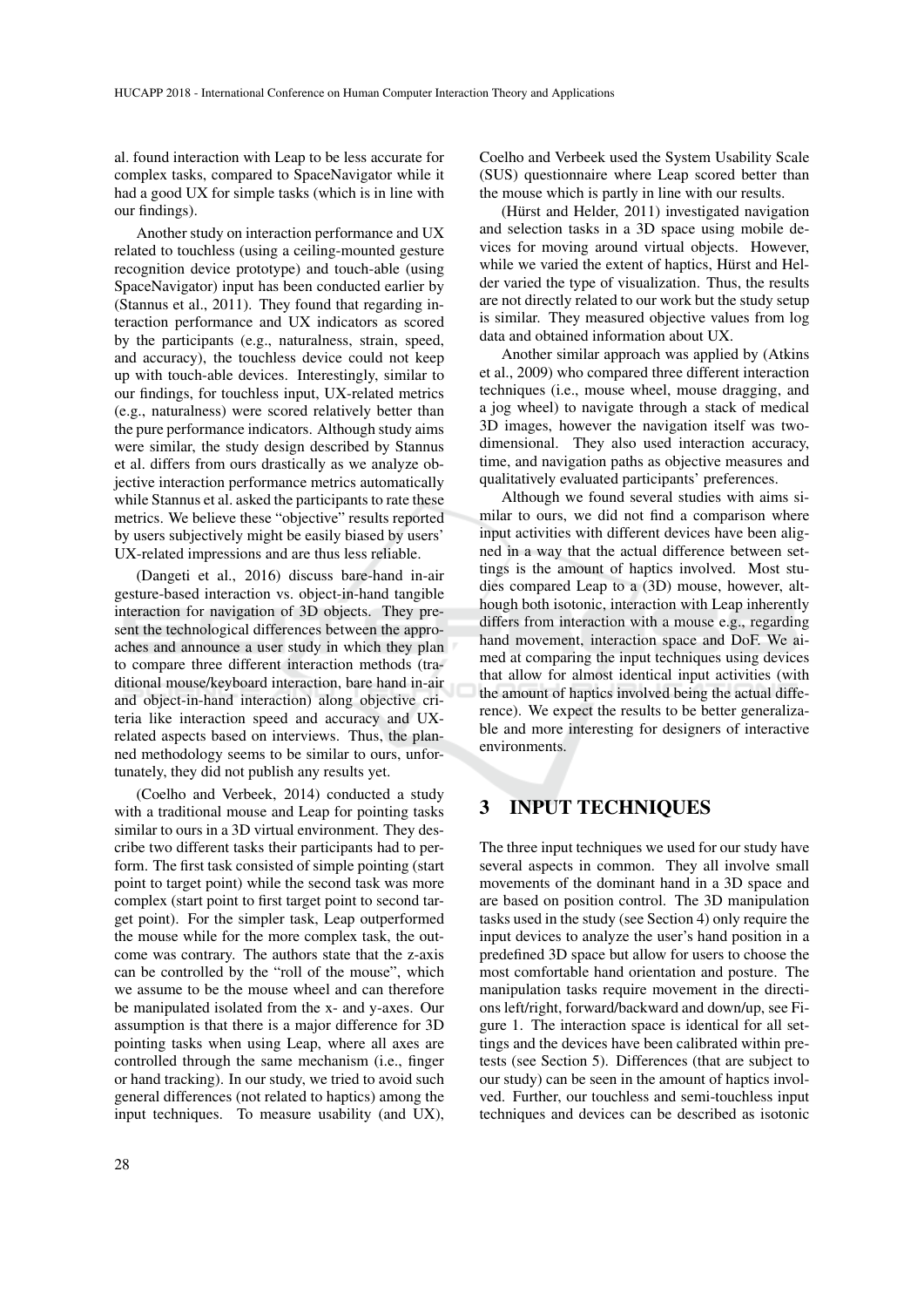

Figure 1: Input devices and techniques and the three DoF as required by the manipulation tasks during the user study.

while touchful input is isometric.

## 3.1 Touchless Interaction

Touchless interaction is described as interaction that "can take place without mechanical contact between the human and any part of the artificial system" (de la Barré et al., 2009). In many cases, a challenge related to touchless input is the absence of direct haptic guidance during the interaction which can also be the cause of confusion or uncertainty regarding the space sensitive to the user's actions. Further, users are informed about the effects of their actions only via the system's output (e.g., visually). This visual information is present for the other two techniques as well, for touchless input it is, however, the only source of feedback. We implemented our touchless setting with Leap which uses infrared sensors for measurement. It has a size of 8x3x1cm and is usually placed on the table in front of the user. In our study, it was used to track the position of the wrist. Here, the user holds his/her hand above the device (see Figure 1 (c)) and moves it according to the tasks. The provision of a hand rest was not possible as this would have i) interfered with accurate tracking of the user's hand and ii) reduced the "touchless" impression for the users.

### 3.2 Touchful Interaction

We define touchful interaction as the opposite of touchless interaction, i.e., interaction which involves thorough mechanical contact between human and device. Thus, it generally includes the majority of the most widely used input methods and devices such as mice. Touchful interaction allows for a direct haptic experience and can help the user to orientate and correctly assess the interaction options and limitations (e.g., the physical resistance of a button indicates that applying stronger pressure will make no difference). Yet, these generally helpful boundaries also limit the interaction range. The concrete manifestation of touchful input used in our work can be described as *three-dimensional pressure-based interaction*. The technique aims to combine the advantages of 3D interaction (as also enabled by touchless techniques) and pressure-based interaction while reducing the respective shortcomings. It ties in with previous approaches to one-dimensional pressure-based interaction, see (Augstein et al., 2015) and (Hwang et al., 2013). This technique allows application of different pressure intensities to a specified target area.

The device used for our study, "SpongeBox" (Augstein et al., 2017a), extends this interaction concept by adding several dimensions/directions: left/right, forward/backward and down/up. Sponge-Box has been developed specifically for purposes of comparing touchful to touchless input techniques for simple 3D manipulation tasks. It is based on an Arduino microcontroller and several pressure sensors and has the physical appearance of a box with open upper and back walls. The inner walls are covered with sponges. The user puts a hand in the middle (see Figure 1 (a)) and can then press against four sides of the box (bottom, left, right, forward). The material used for the walls provides a haptic experience and physical restriction. Placing the hand inside the box without actively applying pressure does not lead to unintended input, thus a user's arm can rest on the sponge during and between interaction activities. SpongeBox can theoretically distinguish between 1024 pressure intensities in each direction which were however reduced significantly during the pre-tests (see Section 5). The configuration used for the study measured and collected pressure intensities on the percentage level (0-100%) but used only 13 levels to trigger activities (this was the configuration perceived as most predictable and comfortable by the pre-testers). As the interaction space was relatively small, the movement of the digital object remained smooth with this configuration.

## 3.3 Semi-Touchless Interaction

Semi-touchless interaction can be defined as a combination of the touchless and touchful interaction concepts. It joins the following characteristics: i) physical constraints and ii) touchless position/movement analysis. Again, input is done via small movements of the interacting hand. The directions are equal to those used for the other two techniques and physical borders around the area sensitive to input are provi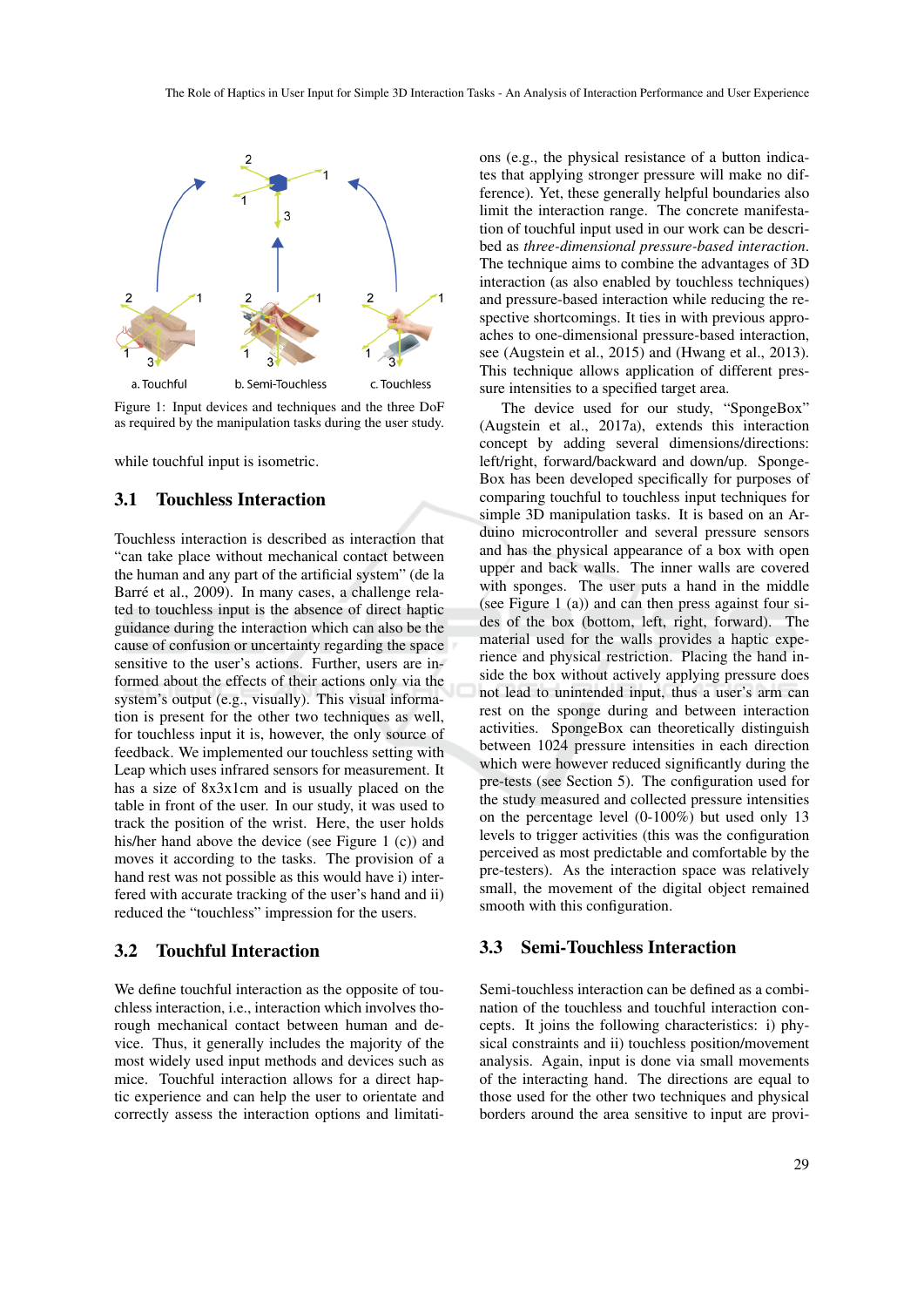ded. The input device used in our study is "SquareSense" (Augstein et al., 2017a). Similar to SpongeBox, it has been developed specifically for purposes of comparing semi-touchless to touchless input techniques for simple 3D manipulation tasks. It consists of a box with highly sensitive capacitive side, bottom and front walls the user can freely move the hand within. The device can recognize touchless movements but also pressure intensities if the walls are touched. Thus the device is isometric-isotonic generally, however, we did not use application of pressure for the study described here as the devices were configured in a way that the physical borders marked the interactive area (which was also aligned to the digital interaction space, see Section 5).

As with the touchful setting, the user's arm can rest on a sponge placed in the rear part of the box which reduces the physical strain often involved with touchless input. SquareSense is based on an Arduino microcontroller and capacitive copper plates fixed to the walls of the box. Similarly to SpongeBox, SquareSense was configured in an iterative process during the pre-tests and used an equal number of 13 distinct proximity levels for each direction.

# 4 INTERACTION TESTS AND PERFORMANCE METRICS

Our user study considers several objective metrics indicative of interaction performance. These metrics have been selected specifically to fit simple 3D manipulation tasks. To be able to compute values for these metrics, our users perform identical so-called "interaction tests" with each input technique. We consider the metrics to be interesting individually and do not aim at computing an overall index of performance. We thus utilize a user modeling framework (Augstein et al., 2017b) which offers an infrastructure for defining, maintaining and analyzing an arbitrary number of individual metrics. Each test (see the following sections) requires the user to move a red cube (see Figure 2) which acts as a cursor in a 3D space according to a particular task. The devices were used for absolute positioning of the cube in the digital space.

## 4.1 Reach and Regularity

The first test (and corresponding metric) is called *Reach*. Here, the user has to move the red interactive cube to the personal maximum comfortable position in the directions left, right, forward and down (in all cases starting from the same position in the center of the interaction space). The metric *Reach* has

been selected because the mobility and strength of a user's dominant hand (which are decisive for the values achieved for *Reach*) are highly individual and could be significantly reduced for users with (temporary) motor impairments which again can strongly influence interaction performance. The test is similar to the "straight navigation task" used by (Tscharn et al., 2016) in their study on 3D map navigation.

At the touchful (isometric) setting, a user has to apply the highest amount of pressure he/she can (comfortably) achieve in all four directions to move the cube in the respective direction. The maximum values achieved for the four directions are stored as *ReachLeft*, *ReachRight*, *ReachDown*, and *ReachForward*. At the (semi-)touchless (isotonic) settings, the test requires a user to move the cube by moving the hand. The values are stored in percent of the system's global maximum (the red cube cannot be moved out of the interaction space, if it has reached the maximum position, the resulting *Reach* value is 100% and the cube will stop there). The results could also be used to individually adapt the *ContinuousRegularity* test which was done within a similar study with people with impairments where *Reach* was quite diverse.

Additionally, within the same test, the system analyzes deviations from the straight-most path between initial and maximum position and uses it to compute a *Regularity* metric (again, for all interaction directions and measured in percent). A straight path would result in a *Regularity* of 100%. The path (including the respective target and actual positions) is analyzed at every time stamp between initial and end position. The deviation from the straight path is averaged over all time stamps and subtracted from an initial value of 100%. *Regularity* is computed for each direction (*RegularityLeft*, *RegularityRight*, *RegularityDown*, *RegularityForward*).

# 4.2 Continuous Regularity

The second test *ContinuousRegularity* shares some characteristics with the "rotation navigation task" used by (Tscharn et al., 2016) and requires users to follow a green target cube (see Figure 2) over a path that reaches all relevant areas of the 3D interaction space. The target path starts at the initial position in the center of the interaction space, then moves around.

The computation algorithmically matches the one of *Regularity*, which is, however, tested for each of the four directions individually only while *ContinuousRegularity* requires a user to perform a coordinated, continuous and interruption-free movement that covers all directions. To be able to identify pre-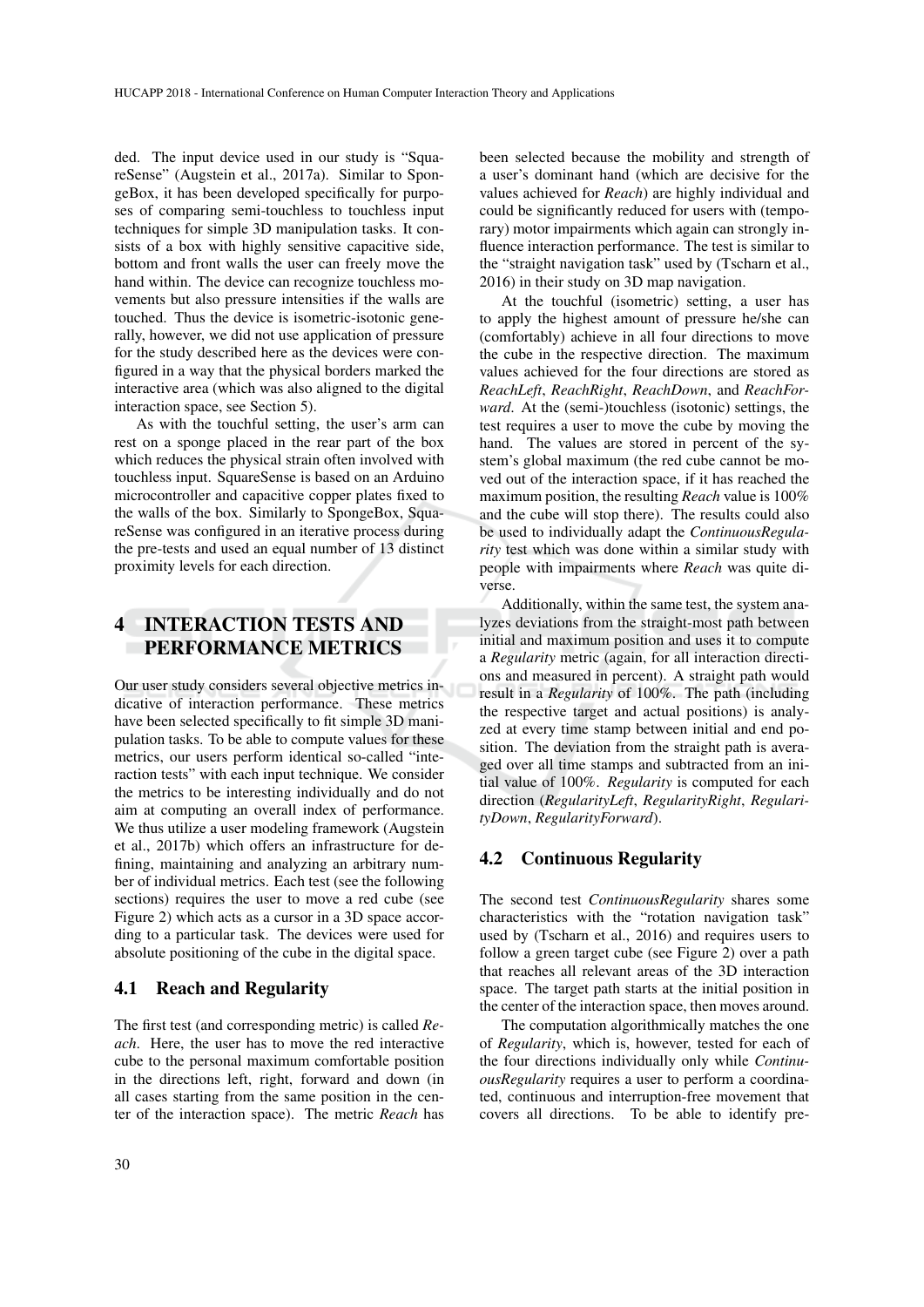

Figure 2: Visualization users see during interaction.

ferred directions (e.g., left or right) or dimensions (e.g., left/right or down/up), we compute individual metrics (*ContinuousRegularityLeftForward*, *ContinuousRegularityLeftDown*, *ContinuousRegularityRight-Forward* and *ContinuousRegularityRightDown*) in addition to the general *ContinuousRegularity* metric which considers the whole path.

## 4.3 Time

Finally, the third test called *Time* requires users to reach target cubes that consecutively appear in each of the four directions after a certain delay as quickly as possible. Again, the red interactive cube is positioned in the center of the interactive space initially and is moved back there after a target cube has been reached. The target cubes are big enough to be easily reached as it was not the aim to find out the optimum size of the target area but the interaction speed in case the target is of sufficient size. The metrics are called *TimeLeft*, *TimeRight*, *TimeForward*, and *TimeDown*.

# 5 USER STUDY

A two-fold user study was conducted in summer of 2016 to compare touchful, touchless and semitouchless input for pre-specified manipulation tasks in a 3D interaction space. As mentioned earlier, the three devices used have been thoroughly tested and adjusted prior to the actual study. The pre-tests took place with three test users that did not participate in the actual study and aimed at i) ensuring comparability among the three devices related to spatial resolution, reactivity, interaction space and movement range, and ii) identification of device configurations convenient for the user. Thus, we e.g., tested for all devices whether they reacted to user input in the expected way (e.g., without delays and with the physical effort involved being within a comfortable range). As

the sensation of physical demand or fatigue is individual it was important to not only test with one pre-test user. Thus we tested with three users (including also a user without previous experience with alternative input methods and devices) and chose a setting that was described as comfortable by all of them. Further, the pre-tests involved an iterative adjustment of the devices' configuration (e.g., regarding interaction space, reactivity and sensitivity to user input) in order to ensure comparability. For instance, we adjusted the minimum pressure intensity required to trigger an input activity for the touchful setting and smoothed the values delivered by the semi-touchless device. Also, we aligned the physical with the digital interaction space and made sure that the physical space was equal also for the touchless setting (which inherently did not involve physical constraints).

## 5.1 Research Questions

The user study was tailored to evaluate two aspects related to the three input techniques and devices. First, it should identify strengths and weaknesses of the individual devices/techniques, based on the interaction performance indicators *Reach*, *Regularity*, *ContinuousRegularity* and *Time*. In the second part, UX related to each of the input devices/techniques should be evaluated, using the categories *Efficiency*, *Perspicuity*, *Dependability*, *Stimulation* and *Novelty* defined by the standardized User Experience Questionnaire  $(UEQ)^{1}$  and described later. As i) the interaction tests were identical for all devices, ii) the users' required interaction activities were comparable for all techniques and iii) the users had enough time to get familiar with the input techniques prior to the actual tests, the main difference between the three input techniques is the degree of haptics involved. Additionally, a difference can be seen between touchful and the other two techniques as it relies on force application (isometric) whereas the other two rely on movements (isotonic). Based on our expectations and findings of related studies, we formulated seven hypotheses:

- H1: We expect users to be able to interact fastest with touchless input.
- H2: We expect *Reach* to be about equally high with all three input techniques.
- H3: We expect interaction *Regularity* to be better with input techniques that involve haptics.
- H4: We expect *ContinuousRegularity* to be better with input techniques that involve haptics.
- H5: We expect *UX* to be generally better with input techniques that involve haptics.

<sup>1</sup>http://www.ueq-online.org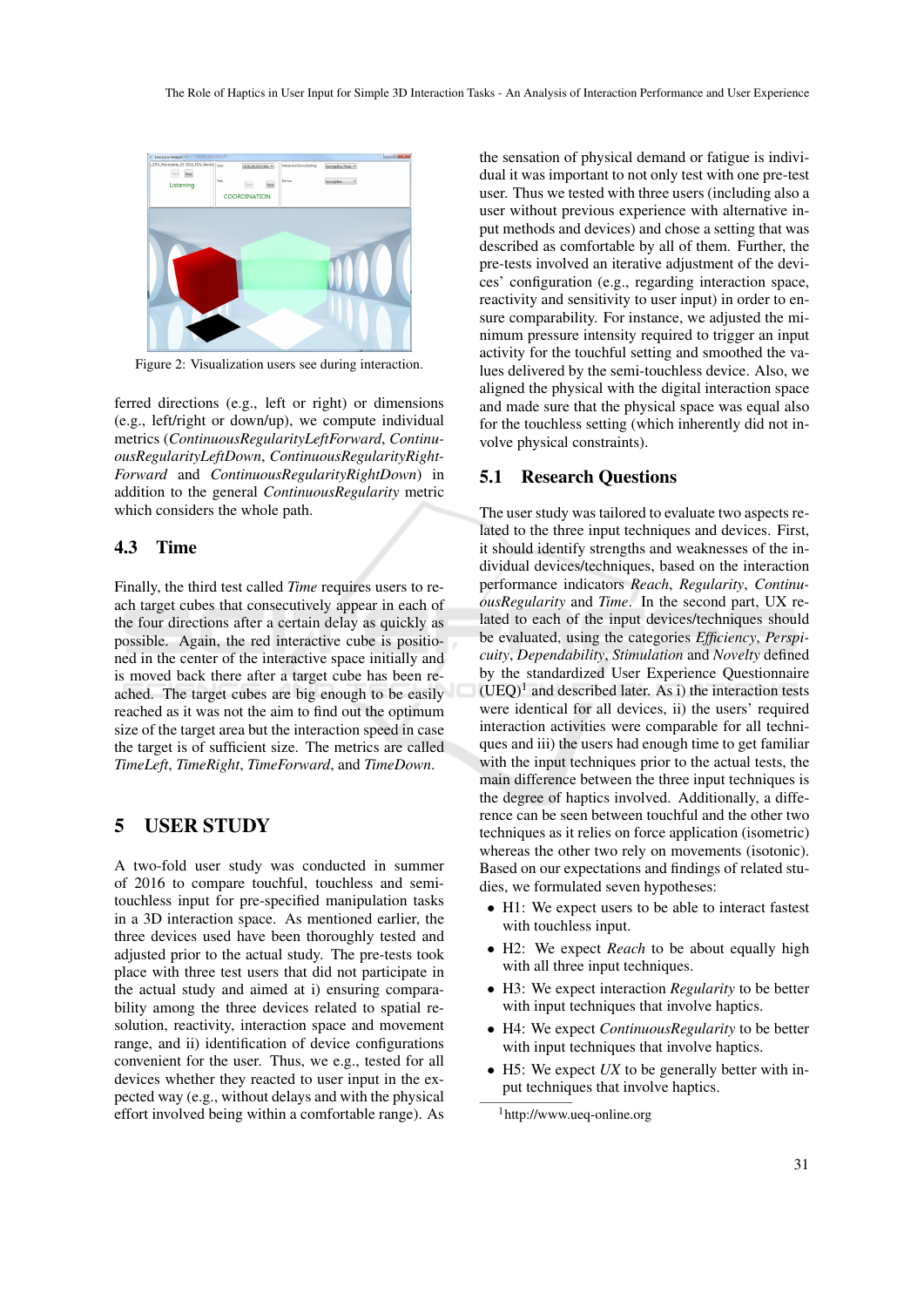- H6: We expect *Stimulation* to be better with input techniques that involve haptics.
- H7: We expect *Dependability* to be better with input techniques that involve haptics.

Regarding H1, we became aware that related studies report divergent results, e.g., (Tscharn et al., 2016) found users to be slower with Leap for navigation tasks, compared to a 3D mouse whereas in the study of (Coelho and Verbeek, 2014) who compared Leap to a common mouse, users were faster with Leap at tasks comparable to ours. Although (Zhai, 2008) concludes that "human response with an isometric device is faster than with a comparable isotonic one since no transport of limb or device is needed" we expected users to be faster with touchless input in our study. First, they did not have to overcome physical resistance to hit the target and second, the distance users had to transport limb (i.e., their hand) over was equal for all three input techniques. Regarding H2, we expected *Reach* to be about equally high with all input techniques as the participants of the study did not have any known impairments (reducing interaction range) and analyzed it just to confirm this assumption. Regarding H3 and H4, we expected *(Continuous)Regularity* to be better with input techniques that provide physical restrictions which constitute some form of guidance. Regarding H5, H6 and H7, we expected general UX, and *Dependability* and *Stimulation* in particular to be better with input techniques that involve a haptic experience because prior research suggests that even simple haptic stimulation can contribute to the communication of emotional information, see, e.g., (Salminen et al., 2008).

# 5.2 Procedure and Methodology

The within-subjects study took place in a controlled lab setting. Participants were asked to do the three interaction tests with all devices. We used a counterbalanced (latin square) order in which the devices were presented to the them to prevent a bias due to practicing effects and control other position effects like fatigue. Before the tests, users got an introduction by the test supervisor, explaining device and input technique, and could become familiar with it. When they were ready, the tests started. The results were automatically recorded and analyzed. In total, 25 users did 27 interaction tasks each (9 tasks with three devices), resulting in a total number of 675 tasks that were analyzed. The interaction during the phase of getting familiar with a setting was not recorded. After the tests with a device, users answered the standardized UEQ, see e.g., (Laugwitz et al., 2008). The UEQ aims at i) enabling quick assessment, ii) cap-

turing comprehensive impression of UX, and iii) encouraging simple and immediate feedback (Laugwitz et al., 2008). It is available in 15 languages and comprises the following UX aspects ("scales"): attractiveness, perspicuity, efficiency, dependability, stimulation, and novelty. Each scale is represented by a number of "items" that have the form of a semantic differential, using a seven-point scale between -3 and 3. For our study we excluded the scale *attractiveness* as we considered the related items less important for our objectives (after making sure that the UEQ allows for reduction of categories). Our users answered 20 items related to the remaining five scales:

- *Perspicuity*: Is it easy to get familiar with the product? Is it easy to learn how to use it? Example items are *not understandable/understandable* or *easy/difficult to learn*.
- *Efficiency*: Can users solve their tasks without unnecessary effort? Example items for this category are *fast/slow* or *impractical/practical*.
- *Dependability*: Does the user feel in control of the interaction? Example items are *unpredictable/predictable* or *meets expectations/does not meet expectations*.
- *Stimulation*: Is it motivating to use the product? Example items for this category are *not interesting/interesting* or *motivating/demotivating*.
- *Novelty*: Is the product innovative and creative? Does the product catch users' interests? Example items are *creative/dull* or *conservative/innovative*.

The procedure was repeated for all input techniques. Afterwards, we collected basic demographic information. The tests took 15 to 30 minutes per person.

# 5.3 Participants

We could recruit 25 volunteers, aged between 19 and 49 (*AV* = 34.12, *SD* = 9.35), 8 male and 17 female. All participants were right-handed and used the right hand for interaction. Most participants were staff or students of the university. The user group was exceptionally diverse regarding experiences with alternative input techniques (reaching from a UX professor to an office assistant without any previous experiences with alternative input devices). About 24% of the users had previous experience with Leap (only 3 users had used it more thoroughly). Also 24% had used SpongeBox once before (due to an earlier user test). In order not to cause a bias based on previous experiences, we allowed all participants to get familiar with the respective device as long as they needed before the test.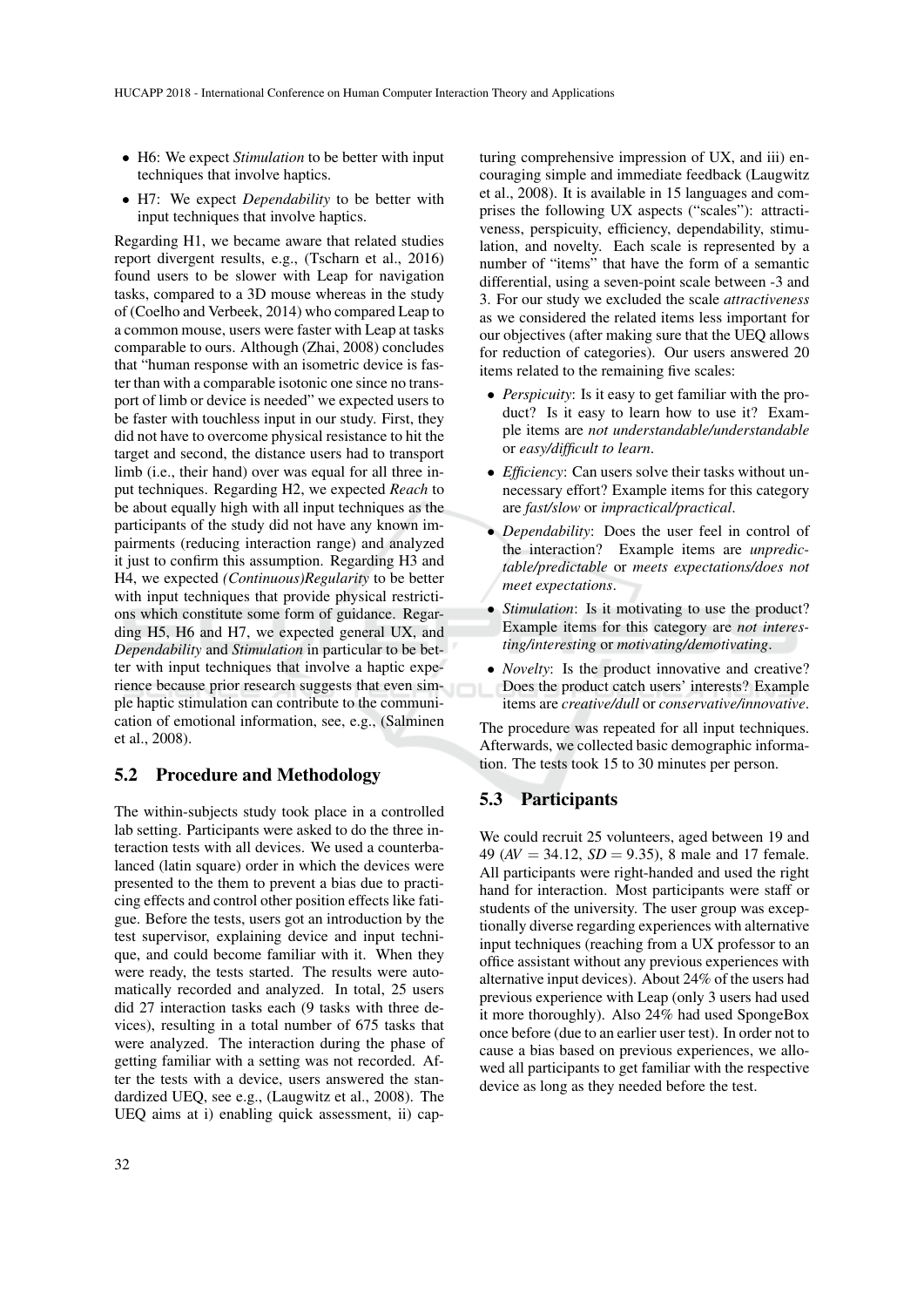# 6 RESULTS

This section summarizes the results of the user study.

### 6.1 Interaction Performance

We will discuss the results based on the metrics described earlier, distinguishing between the categories *Reach*, *Regularity*, *ContinuousRegularity* and *Time* (see details in Table 1 and Table 2). To statistically analyze the differences between the three input techniques, we ran Friedman's tests for these criteria. The test was chosen due to the characteristics of the data which partly violate the normal distribution prerequisite of ANOVA. However, to examine the results' stability, we repeated the analysis with a repeated-measures ANOVA which confirmed all results.

The tests revealed significant<sup>2</sup> differences between the three input techniques regarding *Reach*  $(\chi^2(2) = 13.317, p = .001^*)$ , *Regularity*  $(\chi^2(2) =$ 44.163, *p* = .000∗∗), and *ContinuousRegularity*  $(\chi^2(2) = 13.520, p = .001^*)$  while the differences for *Time* were not significant ( $\chi^2(2) = 5.040$ ,  $p = .08$ ). Post-hoc analysis with Wilcoxon signed-rank tests was conducted with a Bonferroni correction applied, resulting in a significance level set at *p* < .017. More detailed results are reported in the following sections.

#### 6.1.1 Reach

We report the values for the four *Reach* metrics (see Table 1) and their aggregation (see Table 2). Statistically significant differences for *Reach* were found only between the semi-touchless and touchful  $(Z =$  $-2.947$ ,  $p = .003<sup>3</sup>$ ) techniques. Differences between touchful/touchless and semi-touchless/touchless were not significant  $(Z = -2.130, p = .033$  and  $Z =$  $-2.060$ ,  $p = .039$ ). The results generally suggest that participants could reach the maximum positions well in all directions and with all techniques.

CE AND TECHNO

## 6.1.2 Regularity

*Regularity* is measured related to four directions (see Table 1). The results for these metrics are then averaged for an overall result for *Regularity* as reported in Table 2. Generally, the semi-touchless technique clearly outperformed the other two. It resulted in a mean value of 93.68% ( $SD = 11.04$ ), while

the touchful technique gained  $82.13\%$  (*SD* = 14.94) and touchless input resulted in a mean of 43.91%  $(SD = 16.9)$ . 20 of the 25 participants gained their individually best result with the semi-touchless input technique, two with the touchful technique, and the remaining three gained equally good results with the semi-touchless and touchful techniques (none with the touchless one). The differences between the input techniques were significant for touchful and semitouchless  $(Z = -3.072, p = .002)$ , touchful and touchless  $(Z = -4.372, p = .000)$  and semi-touchless and touchless  $(Z = -4.372, p = .000)$  input.

For three directions (left, right, forward), *Regularity* was best with semi-touchless input (with means between 95.15% and 100%, however with high variation in two cases, see Table 1). The touchful technique scored best for *RegularityDown* (*M* = 85.87%, which is slightly better than the average result with the semitouchless setting,  $M = 84.26\%$ , both with high variation). The touchless technique scored worst for all directions (with means between 24.25% and 62.11% for forward and right). This trend is confirmed by the participants' individual results: no user gained any of their individually best results with touchless input.

#### 6.1.3 Continuous Regularity

Continuous regularity is measured for all four directions individually (see Table 1) and further aggregated to *ContinuousRegularity* (see Table 2). For touchful input, the mean values for the different directions were between 76.47% (right forward) and 87.67% (left down). For semi-touchless input, the results were between 72.89% (right forward) and 86.41% (left down). For touchless input, the results ranged from  $79.61\%$  (right forward) to  $82.50\%$  (left down). Interestingly, even if the differences were in most cases not too high, the coordinated movement was most difficult in the direction right/forward with all devices and least difficult in the direction left/down for all 25 participants. We attribute this to the fact that for right-handed people a movement (or force application) of the right hand to the left (i.e., towards the body) is easier than to the right (away from the body). For the aggregated *ContinuousRegularity* metric, touchful input scored best on average, resulting in a mean of  $82.34\%$  (*SD* = 3.84). The touchless technique was slightly worse ( $M = 81.41\%$ ,  $SD = 16.49$ ) and semi-touchless was ranked third  $(M = 79.64\%$ ,  $SD = 4.1$ ). The statistical analysis showed that the differences between touchful and semi-touchless input were significant  $(Z = -2.4082, p = .016)$ . The other comparisons revealed no significant differences  $(Z = -1.574, p = .115$  for touchful/touchless and  $Z = -2.301$ ,  $p = .021$  for semi-touchless/touchless).

<sup>2</sup><sup>∗</sup> denotes a significance level set at *p* < .05, ∗∗ a significance level set at  $p < .001$ 

<sup>&</sup>lt;sup>3</sup>As a significance level of  $p < .017$  has been identified, we do not use the standard APA notation ( $p < .05$ ).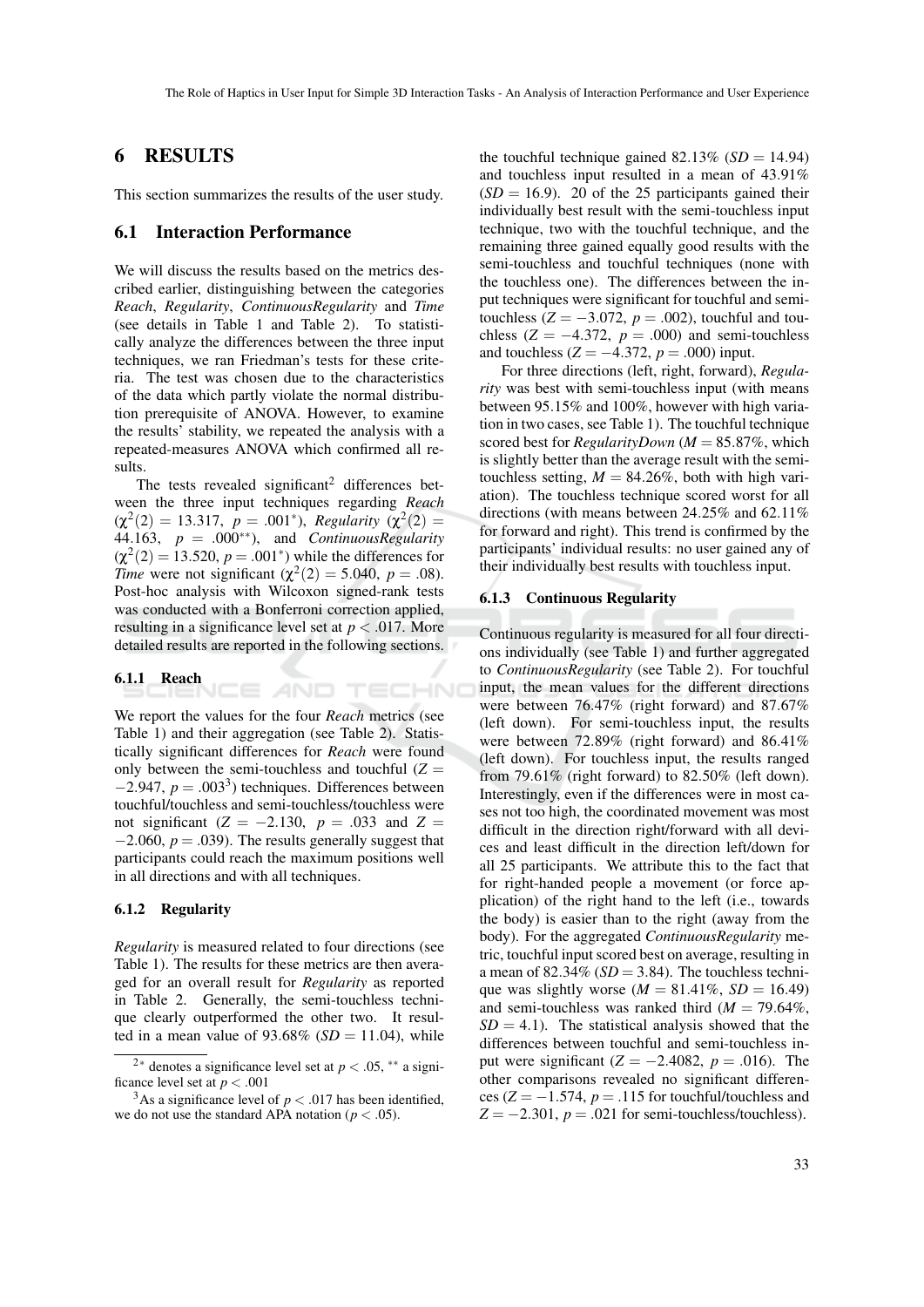| Metric            |        | Touchful |                    | Semi-Touchless |        |       | Touchless |        |           |
|-------------------|--------|----------|--------------------|----------------|--------|-------|-----------|--------|-----------|
|                   | M      | Mdn      | <b>SD</b>          | M              | Mdn    | SD    | M         | Mdn    | <b>SD</b> |
| ReachDown         | 100.00 | 100.00   | 0.00               | 100.00         | 100.00 | 0.00  | 98.33     | 100.00 | 4.08      |
| ReachLeft         | 95.33  | 100.00   | 19.73              | 100.00         | 100.00 | 0.00  | 99.00     | 100.00 | 4.90      |
| ReachRight        | 91.33  | 100.00   | 12.80              | 100.00         | 100.00 | 0.00  | 99.67     | 100.00 | 1.63      |
| ReachForward      | 100.00 | 100.00   | 0.00               | 100.00         | 100.00 | 0.00  | 100.00    | 100.00 | 0.00      |
| RegularityDown    | 86.87  | 100.00   | 21.70              | 84.26          | 100.00 | 34.28 | 28.78     | 28.24  | 21.97     |
| RegularityLeft    | 91.85  | 100.00   | $\overline{2}2.00$ | 100.00         | 100.00 | 0.00  | 60.48     | 66.97  | 26.61     |
| RegularityRight   | 72.30  | 93.13    | 34.31              | 95.30          | 100.00 | 14.81 | 62.11     | 72.50  | 32.21     |
| RegularityForward | 77.49  | 100.00   | 30.20              | 95.15          | 100.00 | 19.87 | 24.25     | 19.89  | 22.74     |
| Cont.RegularityLF | 82.18  | 83.84    | 6.12               | 83.58          | 84.46  | 3.40  | 81.43     | 85.10  | 14.02     |
| Cont.RegularityLD | 87.67  | 88.30    | 3.57               | 86.41          | 87.95  | 4.67  | 82.50     | 91.40  | 23.05     |
| Cont.RegularityRF | 76.47  | 75.92    | 4.44               | 72.89          | 73.38  | 3.75  | 79.61     | 82.20  | 6.56      |
| Cont.RegularityRD | 83.05  | 82.84    | 4.61               | 75.68          | 80.26  | 13.02 | 82.08     | 91.13  | 24.36     |
| TimeDown          | 1272   | 1002     | 901                | 1391           | 1156   | 856   | 1832      | 1251   | 1681      |
| TimeLeft          | 795    | 653      | 353                | 940            | 801    | 458   | 1679      | 1100   | 2729      |
| TimeRight         | 1114   | 1107     | 466                | 978            | 900    | 380   | 1797      | 950    | 3862      |
| TimeForward       | 1356   | 1014     | 1032               | 1451           | 1151   | 783   | 2819      | 1401   | 3024      |

Table 1: The computed values for mean, median and standard deviation of all metrics averaged for 25 participants. All metrics except for the ones for Time (which are measured in milliseconds), are measured in percent. LF stands for left forward, LD for left down, RF for right forward and RD for right down respectively.

#### 6.1.4 Time

We measure the average time a user took to reach each of the target cubes in the *Time* test. Interestingly and in opposition to our expectation (but consistent with the findings of (Tscharn et al., 2016) or (Stannus et al., 2011)), users were not fastest with touchless input; the statistical analysis did actually not reveal any significant differences. We initially expected users to be faster with touchless input due to the absence of physical resistance. Based on the results we assume that this missing resistance led to an uncertainty regarding whether the goal had already been reached or not (although we visualized this). Due to the high variation we searched for outliers and found a user who had troubles with touchless input in general. Removing this user from the data set reduces the variation considerably but does not affect statistical significance.

## 6.2 User Experience

UEQ includes a customized data analysis tool and methodology which we primarily used for the analysis of our results reported in this section. Although usually analyzed on the descriptive level (which is sufficient for the evaluation of one condition), we additionally ran a statistical analysis of the UEQ data, in order to be better able to judge the actual differences between the settings on a statistical level. For this analysis we used a repeated-measures ANOVA (as the UEQ data met the ANOVA's prerequisites).

#### 6.2.1 UEQ Summary

The results for the UEQ are summarized in Figure 3 and Table 3. The scale ranges from −3.0 (considered "horribly bad") to 3.0 ("extremely good"). However, the authors of the UEQ consider it "extremely unlikely" to observe answers  $<-2.0$  or  $>2.0$  in real applications. Values between −0.8 and 0.8 represent a neutral evaluation (visualized yellow in Figure 3), values  $> 0.8$  represent a positive (green) and values  $<-0.8$  a negative one (red). Touchful input was evaluated positively for *Perspicuity*, *Stimulation* and *Novelty* and neutrally for *Efficiency* and *Dependability*. For semi-touchless input, the results were neutral for *Dependability* and positive for all other categories (especially for *Stimulation* and *Novelty*). For touchless input, all categories were evaluated positively.

#### 6.2.2 Statistical Analysis

The ANOVA revealed significant differences for *Dependability* (*p* = .022<sup>\*4</sup>) and *Novelty* (*p* = .036<sup>\*</sup>). The pairwise comparison showed significant differences only between the touchful and the touchless input technique ( $p = .031^*$ ). The differences for *Novelty* were significant only at the group level (pairwise comparisons did not show significant differences with e.g.,  $p = .059$  for of semi-touchless vs. touchless input). The statistical results seem to lower the weight

<sup>4</sup>Greenhouse-Geisser correction was applied because *Dependability* data violated the sphericity prerequisite.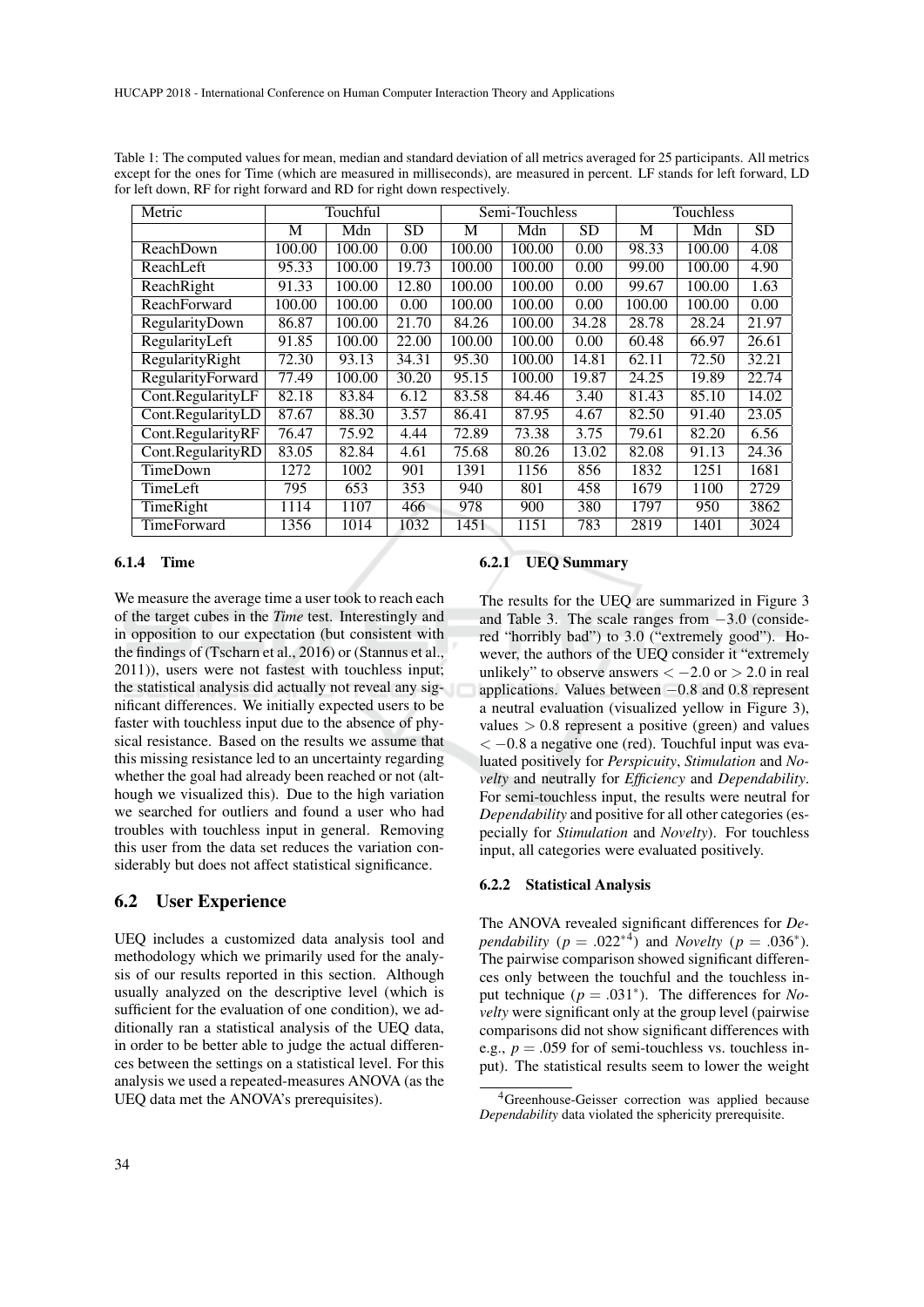| Aggregated Metric                                                                                                                                     | Touchful |                                                                                      | Semi-Touchless           |        |         | Touchless                                                               |            |                              |           |
|-------------------------------------------------------------------------------------------------------------------------------------------------------|----------|--------------------------------------------------------------------------------------|--------------------------|--------|---------|-------------------------------------------------------------------------|------------|------------------------------|-----------|
|                                                                                                                                                       | М        | Mdn                                                                                  | <b>SD</b>                | М      | Mdn     | <b>SD</b>                                                               | М          | Mdn                          | <b>SD</b> |
| Reach                                                                                                                                                 | 96.67    | 100.00                                                                               | 6.36                     | 100.00 | 100.00  | 0.00                                                                    | 99.25      | 100.00                       | 1.85      |
| Regularity                                                                                                                                            | 82.13    | 86.76                                                                                | 14.94                    | 93.68  | 100.00  | 11.04                                                                   | 43.91      | 47.30                        | 16.90     |
| ContinuousRegularity                                                                                                                                  | 82.34    | 82.41                                                                                | 3.84                     | 79.64  | 80.45   | 4.10                                                                    | 81.41      | 86.68                        | 16.49     |
| Time                                                                                                                                                  | 1134     | 1026                                                                                 | 466                      | 1190   | 1081    | 484                                                                     | 2032       | 1250                         | 2442      |
| 3<br>$\overline{2}$<br>$\mathbf{1}$<br>$\circ$<br>$-1$<br>$-2$<br>$-3$<br>Artractiveness<br>Perspicuiry<br>Dependability<br>Stimulation<br>Efficiency | Novelty  | $\overline{2}$<br>$\mathbf{1}$<br>$\Omega$<br>$-1$<br>$-2$<br>$-3$<br>Artractiveness | Perspicuiry<br>Etholency |        | Novelty | $\overline{2}$<br>$-1$<br>$-2$<br>$-3$<br>Artractiveness<br>perspicuiry | Efficiency | Dependability<br>Stimulation | Noveloy   |
| (a) Touchful                                                                                                                                          |          | (b) Semi-Touchless                                                                   |                          |        |         | (c) Touchless                                                           |            |                              |           |

Table 2: Aggregated results for mean, median and standard deviation of Reach, Regularity, ContinuousRegularity and Time averaged for the 25 participants, measured in percent (or milliseconds, for Time).

Figure 3: The UEQ results for all input techniques. The error bars represent the 95% confidence intervals of the scale means.

| UEO-          | Touchful | Semi-     | Touchless |  |  |  |  |
|---------------|----------|-----------|-----------|--|--|--|--|
| Category      |          | Touchless |           |  |  |  |  |
| Perspicuity   | 1.560    | 1.520     | 1.740     |  |  |  |  |
| Efficiency    | 0.670    | 0.873     | 1.140     |  |  |  |  |
| Dependability | 0.670    | 0.790     | 1.430     |  |  |  |  |
| Stimulation   | 1.390    | 1.570     | 1.140     |  |  |  |  |
| Novelty       | 1.440    | 1.580     | 1.170     |  |  |  |  |

Table 3: UEQ results averaged for the 25 participants.

of the UEQ results drastically at first glance. Yet it is surprising that the scores for three of five categories are best for touchless input (even if this effect was not statistically significant for *Perspicuity* and *Efficiency*). We had initially expected a contradictory result with a strong tendency towards haptic scoring better than touchless input. The results could indicate that UX was influenced less than other factors by performance.

### 6.2.3 Comparison to UEQ Benchmarks

The UEQ data analysis tool also provides a benchmark data set that compares the evaluated system against the responses of 9905 individuals from 246 studies on interactive products. The benchmark data set helps to draw conclusions about the relative (UX) quality of the evaluated product in comparison to others. This was especially interesting to us as the statistical analysis revealed less conclusive insights than expected. The results classify each of the evaluated categories as excellent, good, above average, below average, or bad (e.g., "good" means that 10% of the results are better, 75% are worse). Figure 4 shows that except for *Dependability* for touchful input (which is rated "bad" in comparison), all UX aspects are at least in an "okay" area. All aspects apart from *Dependa-* *bility* and *Efficiency* for touchful and semi-touchless input range from "good" to "excellent". For touchless input, the results for all categories are at least "above average" ("good" for *Perspicuity* and *Novelty*).

# 6.3 Findings Related to the Hypotheses

We summarize the results regarding our hypotheses as follows. We had to reject H1 as we did not find a significant difference in *Time*. H2 was partially confirmed. Although the results showed unexpected significant differences between touchful (isometric) and semi-touchless (isotonic) input, the differences between the techniques that involve a haptic experience and touchless input were not significant. We could confirm H3 as touchful and semi-touchless were significantly better than touchless input regarding *Regularity*. H4 had to be rejected as we did not find significant differences between touchful and touchless as well as semi-touchless and touchless input regarding *ContinuousRegularity*. H5 and H7 also had to be rejected as the UX part of the evaluation revealed that while two categories were actually better with touchful and semi-touchless input, the remaining three (including *Dependability*) were better with touchless input. H6 could only partially be confirmed. *Stimulation* actually tended to be better for both input techniques that involve a haptic experience which was however relativized by the statistical analysis. We do not reject H6 because the comparison with the UEQ benchmarks categorized touchful and semi-touchless as "excellent" while touchless input was only "good".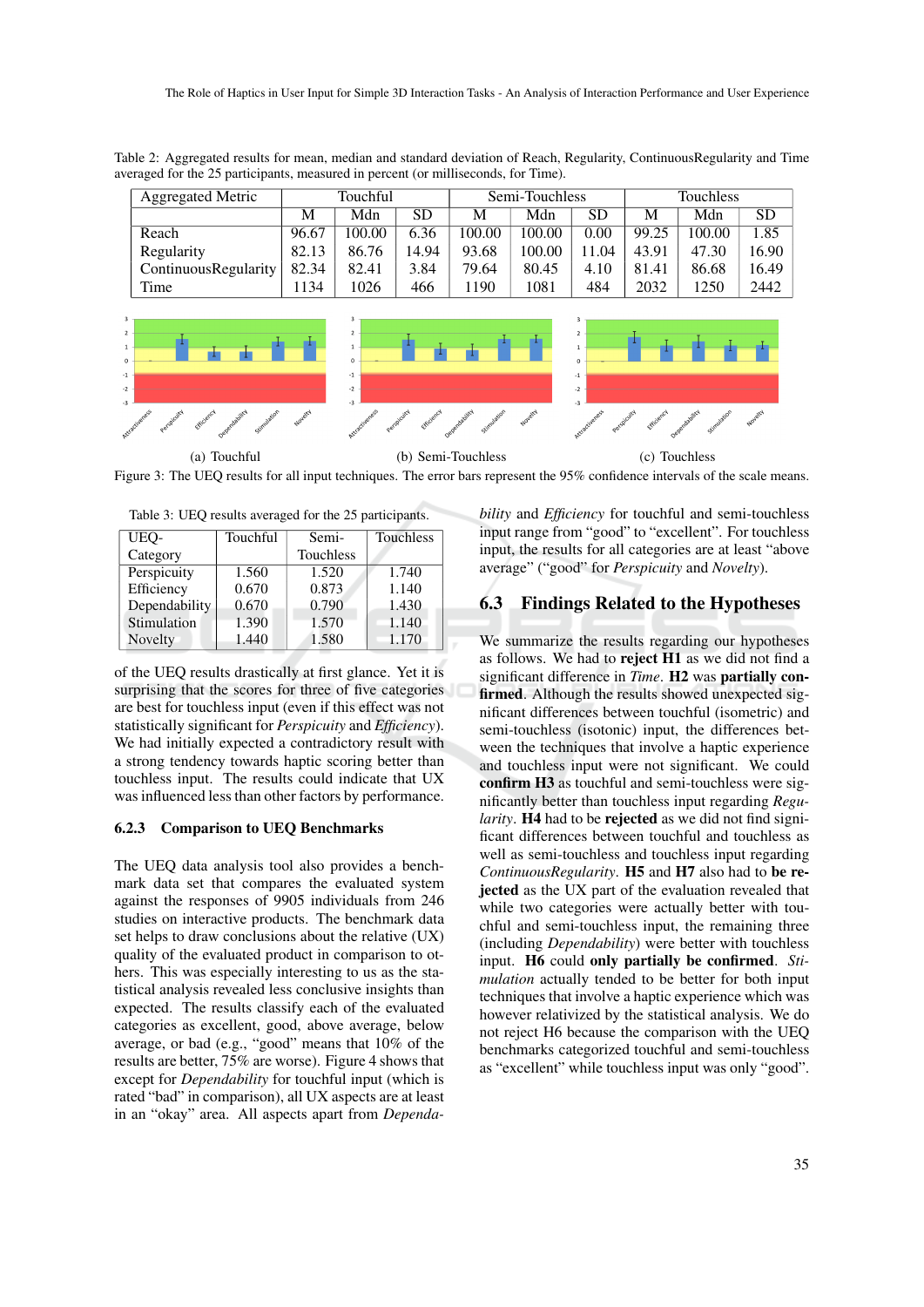

# 7 CONCLUSIONS

This section summarizes the work presented in this paper and discusses its impact and limitations.

## 7.1 Summary

In this paper we have described and compared three input techniques that rely on a different degree of haptics. Aiming at analyzing the impact of a haptic experience on objective and subjective factors related to interaction, we conducted a two-fold user study. The first part focused on objective interaction performance metrics, the second emphasized perceived UX. It was quite surprising that the results for the two parts were relatively contradictory. While the semitouchless and touchful input techniques both outperformed touchless input regarding selected interaction performance metrics (and touchless input was not significantly better than any of the other two at any metric), three of five UX categories were evaluated better in tendency for touchless input. Some factors that can contribute to the ambivalence between objective and subjective results are discussed as follows. (MacLean, 2008) describes that for humans "precision requires resistance", i.e., absolute position control is difficult and humans need something solid to push against when we want to accomplish fine position control. Touchless input lacks this kind of supporting guidance, which could have led to the inferior performance. However, a lot of research has dealt with the emotional quality of haptics in human-technology interaction (Salminen et al., 2008) and showed that there is an impact on human perception of interaction when haptics is involved. This would support the fact that the more emotion-leaning categories (grouped under "hedonic quality" by UEQ) *Stimulation* and *Novelty* were rated better for the techniques involving a haptic experience, whereas the rather analytic categories ("pragmatic quality") *Perspicuity*, *Efficiency*, and *Dependability* received a contrary result.

Based on our observations we draw the following conclusions related to simple 3D manipulation tasks: i) haptics does play an important role, especially in terms of *Regularity*, ii) it however seems to be more important for interaction performance than for UX,

and iii) a lower-performing technique can still retain a good UX. It seems that in our study even the wellknown issue of missing physical constraints with touchless input influenced interaction performance more strongly than UX. Although in several cases our participants did actually leave the sensitive area accidentally (which negatively affected interaction performance), they e.g., rated "good" 1.5 for the items *predictable/unpredictable* and "excellent" 1.8 for *understandable/not understandable*. The only UX aspects that might have been affected negatively can be found at *fast/slow* which got a score of 0.8 and *motivating/demotivating* (0.4). Although the UX scores for touchful and semi-touchless input were in most cases below the ones for touchless, most participants verbally expressed that they liked the prototypes a lot. Regarding the comparison of isometric and isotonic devices, our study did not reveal significant insights.

### 7.2 Impact and Limitations

Regarding the results of our study, these generally allow for conclusions that apply to other input settings as well. The metrics chosen for the user study are relatively general and should be applicable for other input settings, although their significance might differ. *Reach*, *Time*, and *Regularity* are metrics that are e.g., also relevant for interaction based on full-body movement with considerable more DoF or for conventional mouse/keyboard or touch-based input (2DoF). *ContinuousRegularity* is only important for settings that allow for continuous movement-based input.

One limitation related to the interaction tasks is that except for left/right, they focused on one direction per dimension (i.e., forward and down). This was on purpose as for touchful input it would have been impossible to offer an upper wall without depriving users of the visual control of their hand. Regarding the direction back, adding another pressable wall in the back would have been possible but drastically changed the user's interaction activity. In order to ensure comparability of the input techniques and prevent a bias based on the devices rather than the input techniques, we focused on the directions where activities were of sufficient similarity for all devices. Regarding UX, the good results for touchless